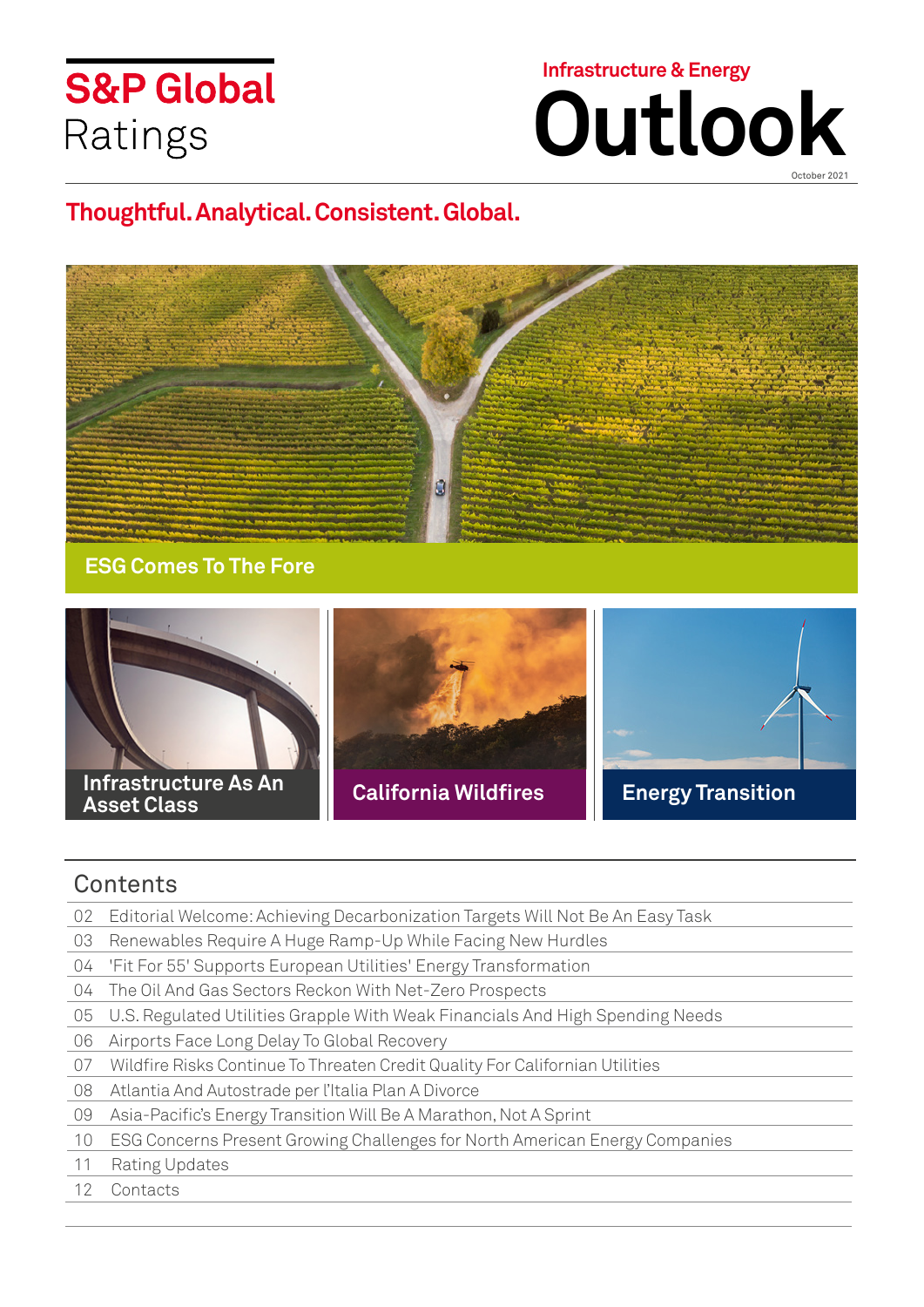# <span id="page-1-0"></span>**Editorial Welcome: Achieving Decarbonization Targets Will Not Be An Easy Task**

Karl Nietvelt, Head of Global Infrastructure & Utilities Research

["Price affordability](http://www.spratings.com/en_US/infrastructure
)  will become an increasing focus as the roll-out of renewables and transition away from oil and gas will come at a cost."

### Visit our Infrastructure Hub

www.spratings.com/ infrastructure

**challenges presented by the energy transition continue to mount.** The worst of the COVID-19 pandemic appears to be behind us, even if regional infection dynamics and related policy responses continue to underpin relative economic outcomes. However, as the economy recovers, global energy markets are rattled by supplydemand tightness with oil prices reaching \$80/ bbl (up from \$65/bbl on average in H1), European gas prices soaring to \$28/mmBtu, and U.S. gas prices exceeding \$6/mmBtu. At the same time, Chinese thermal coal prices have jumped 50% over the last 3 months (to more than CNY1400/te ~ \$216/te). This illustrates the limited alternative renewables currently on offer in an economy that remains anchored in hydrocarbons.

**While the economic outlook improves, the** 

**New ambitious 2030-2035 global policy objectives show the challenge ahead to double installed renewables electricity generation sources this decade.** To achieve the EU's 2030 "Fit for 55" carbon reduction objectives, Europe will need to add 45-55GW of renewable electricity generation capacity per year this decade, materially up from the 30GW added in 2020. Similarly, if implemented, President Biden's U.S. clean energy framework, which targets a full decarbonization of the national power market by 2035, would require renewable capacity additions to double to 30GW per year over 2021-2025 (from 15GW in 2020), and then double again to 60GW over 2026-2030. As for China, its big five central power generation groups have announced it will add 75-80 GW of total renewables capacity during the current Five-Year plan (2021-2025), more than double the pace of growth in the preceding period.

### **Baseload power needs are growing increasingly important, as greater reliance on volatile renewables may aggravate security of supply.**

Although the current spike in power prices is driven first and foremost by a steep rise in commodity prices, it has also fueled the discussion of the role of renewables in the energy system and the need for dispatchable power. This has been exacerbated by recent unexpectedly low wind levels in some countries, leading to power outages in North East China and triggering a need to switch to higher-emitting coal-fired electricity generation in the UK.

Policies will need to focus on how to incentivize and price dispatchable power and leave sufficient time for existing gas--or in the case of China, coal--generation to provide much needed system balancing peak-load capacity, especially when the share of renewables in the power mix starts to exceed 50%. Replacing the last 20% of gas or coal-fired power in a system (say by 2035-2045) will be the hardest as it requires effective energy storage, such as hydrogen, batteries, or new

investments in nuclear--all of which are very expensive by today's standards.

**Price affordability will become an increasing focus as the roll-out of renewables and transition away from oil and gas will come at a cost.** Amidst record power prices, Spain has just put in place pricing caps and claw-backs on escalating power, gas and CO2 prices. This shows the political sensitivity of keeping energy prices affordable, but also increases regulatory uncertainty that may ultimately reduce utilities' appetite to make the needed investments to decarbonize the energy system. Consequently, this reinforces the importance of continued cost decreases in renewables in order to meet the 40% reduction target by 2030. However, this is not a given--especially at a time when commissioning costs for solar photovoltaic and onshore wind plants will increase respectively by up to 10% and 8% this year, according to S&P Global Platts Analytics, on the back of higher prices of raw materials.

**Changing consumer behavior will be equally** 

**important.** In July, the International Energy Agency estimated that about 55% of energyrelated emissions reductions needed to achieve net zero by 2050 would be "linked to consumer choices such as purchasing an electric vehicle, retrofitting a house with energy efficient technologies or installing a heat pump" powered by electricity. A key question is how intrusive policies will become, as people's behavior may be difficult to alter. A clear example of this is the recovery of global domestic air traffic, which has bounced back to 85% of 2019 levels on average (vs a mere 26% for international). Domestic U.S. business travel only recovered to 40% of prepandemic levels, according to one major U.S. airline, and a full recovery of this segment seems unlikely given environmental considerations and a tendency towards remote meetings.

### **Long-term policy goals vs the need for near-**

**term action.** To achieve a 2-degree trajectory, almost all energy end-use sectors would need to cut annual emissions by 6% by 2025 relative to 2019, compared to an actual 3% projected increase by 2025 under S&P Global Platts Analytics' reference scenario. For example, the electric power industry would need to reduce the amount of carbon it puts into the atmosphere by 7% by 2025, compared to 2019 (vs a 3% projected increase), while road transportation emissions would need to decline by 1% (vs a 4% projected increase). With economic recovery the priority, the road to achieve carbon reductions will not be an easy one.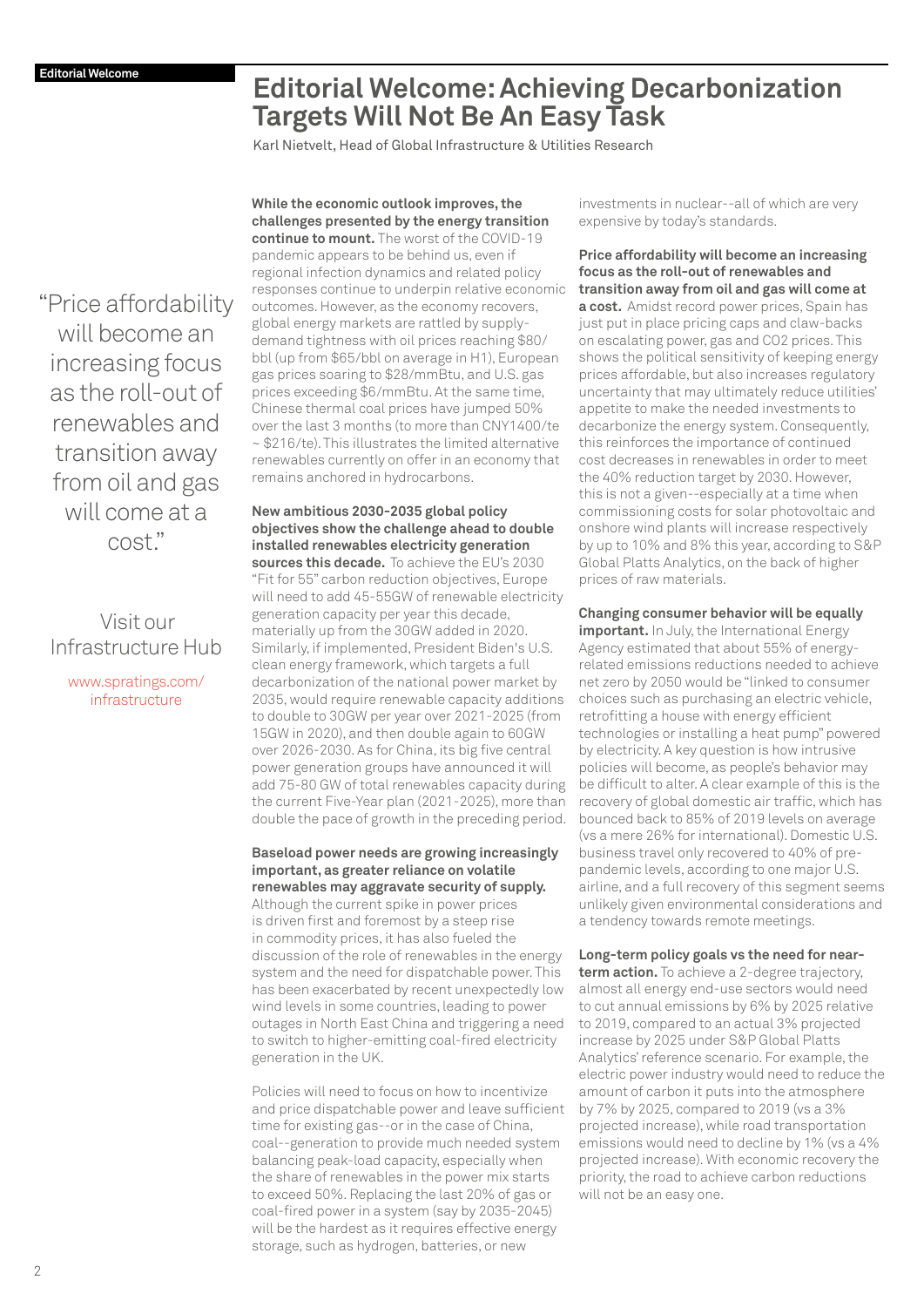## <span id="page-2-0"></span>**Renewables Require A Huge Ramp-Up While Facing New Hurdles**

Analysts: Pierre Georges, Sector Lead, EMEA Utilities; Aneesh Prabhu, Sector Lead, North America Unregulated Power; and Bruno Brunetti, Head of Low Carbon Electricity, S&P Global Platts Analytics

The European Commission's "Fit for 55" package targets accelerating decarbonization in the EU by 2030 while creating 10 million tons per year of green hydrogen supplies. To achieve this, Europe will need to add between 45 gigawatts (GW) to 55GW of renewable capacity per year this decade (20GW-30GW per year for solar and 25GW for wind) up from 30GW added in 2020 (20GW of solar and 10GW of wind). Similarly, President Biden's U.S. clean energy framework, which targets a full decarbonization of the national power market by 2035, would require annual renewable capacities doubling to 30GW per year over 2021-2025 (from 15GW in 2020) and doubling again to 60GW over 2026-2030. While government support packages will facilitate this major shift, we see a number of challenges ahead for renewables.

### **Cost inflation could threaten the pace of**

**renewables growth.** Renewable energy production costs are showing their first deviation from the expected long-term decline of about 40% on average by 2030. S&P Global Platts Analytics estimates that commissioning costs for solar photovoltaic plants will increase up to 10% this year, and that the cost of offshore and onshore wind projects will rise 4% and 8% respectively by the end of 2021. The increases stem from higher prices of raw materials- such as copper, aluminium, and steel--that are used for solar and wind plants, and are causing setbacks to both manufacturing and new-build activity. Additionally, bottlenecks in shipping are contributing to the high-cost environment by making it more difficult to procure materials. If the surge endures, it could throw into question the anticipated gradual decline in production costs and slow the pace of growth.

### **Record high energy prices may weaken policy**

**support.** Furthermore, spiking gas, carbon, and power prices, particularly in Europe, are putting social challenges, such as energy affordability, under the spotlight (see "The Energy Transition And What It Means For European Power Prices And Producers: September 2021 Update," published Sept. 17, 2021, on RatingsDirect). Although coal is increasingly being retired

as part of the energy mix in Europe and the U.S., utilization of the residual operational coal capacity is increasing at a time when decarbonization efforts are stepping up. While initiatives such as "Fit for 55" in Europe and the Biden's clean-energy plan in the U.S. support decarbonization, the social implications of rising power prices could result in waning political support and give way to political and social backlash. As such, we see policy risks on the rise for power producers.

### **Supply chain reliability and revenue prospects**

**add uncertainty.** Meanwhile, renewables supply chains are already struggling to keep up with the required pace of development. In addition, revenue cannibalization risks--the exposure to power prices in the absence of regulatory floor prices or long-term power purchase agreements (PPAs)-- remain a concern for renewable power plants in the longer term. This is because power market fundamentals will alter substantially if and when zero-marginal-cost renewables become the dominant price setters, even if current short-term power prices clearly provide a great incentive to build plants.

### **Risk of intermittent supply will need to be**

**addressed.** Renewables such as wind and solar cannot produce energy around the clock, and given thinning spare capacity margins and extreme weather events, we see an increasing risk of blackouts and need for dispatchable power--that is, power sources that can be turned on and off on demand. As such, intermittency risk will become another key factor to look at when it comes to the renewable energy market's growth prospects. To mitigate this risk and meet net-zero ambitions, renewables growth will need to be accompanied by solutions that boost system reliability (batteries/power storage, transmission upgrades, demand-side response, carbon capture, utilization and storage, as well as hydrogen in the very long term). As the share of intermittent generation increases, carbonfree dispatchable power will become even more relevant, including nuclear.

"Spiking gas, carbon, and power prices, particularly in Europe, are putting social challenges, such as energy affordability, under the spotlight."

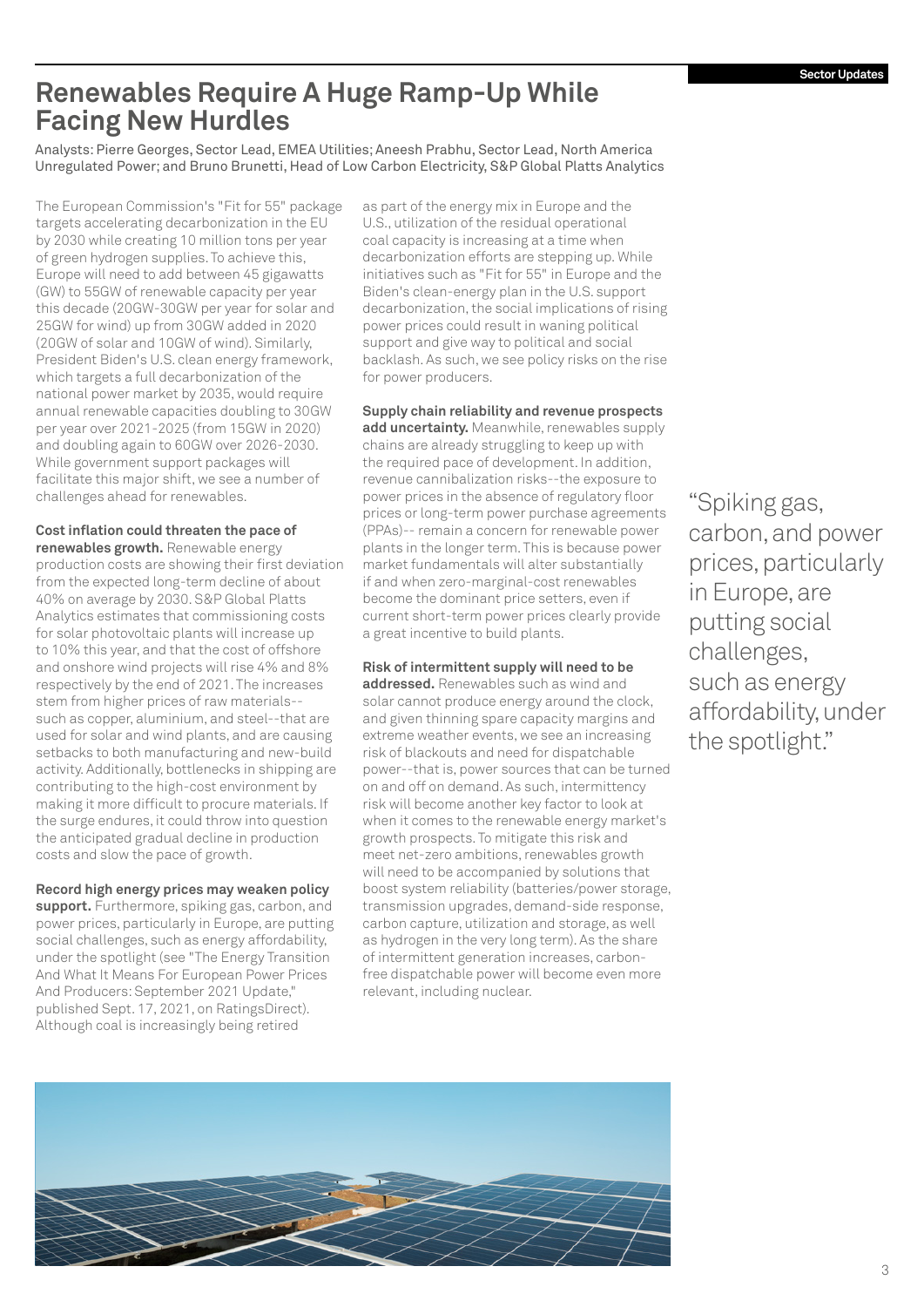### <span id="page-3-0"></span>**'Fit For 55' Supports European Utilities' Energy Transformation**

Analyst: Pierre Georges, Sector Lead, EMEA Utilities

The European Commission's "Fit For 55" package aims to bring the EU's climate, energy, transport and taxation policies in line with its goal of cutting greenhouse gas emissions by at least 55% by 2030 (compared with 1990). The plan includes a range of regulatory and sectoral targets, incentives for creating technological disruption, and other policy instruments to decarbonize the economy and enable change at the consumer level.

To achieve this, the package relies on four distinct pillars:

- **•** Higher carbon pricing in the EU through the extension of the existing Emissions Trading System market to include the shipping sector;
- **•** Wider sectoral decarbonization targets;
- **•** An increase in the production and use of low-carbon fuels in the building and mobility sectors; and
- **•** A focus on the mobilization of funds to stimulate innovation and mitigate social impact.

The "Fit For 55" package demonstrates that the EU has chosen to pursue decarbonization by dramatically shifting its energy mix. Under the plan, electrification would increase to 30% of the final energy demand by 2030 and 57% by 2050, from just 25% today. As such, we expect to see significant growth in demand

for electricity, primarily from 2030, which will likely support high power prices in the long run. That said, forecasting power prices remains extremely tricky given that by 2030, two-thirds of generation may come from zero- or lowmarginal-cost renewables, which could actually depress the average power price.

To support this growth, investments will need to significantly pick up--both in terms of producing renewables and--on the network side--to connect and distribute this new capacity. In addition, investment in the infrastructure that will accompany low-carbon mobility, such as charging stations and network abilities, will need to see a considerable boost to support these developments.

We see the European utilities sector as already in a phase of high innovation, and expect this will intensify as the world looks for new ways to transform and lower the costs of the energy transition. We anticipate the "Fit for 55" package will support utilities by providing clearer policies on how and where to invest in the energy transition. Additionally, we expect to see an increase in equity raising and hybrid capital to support investments. As such, while we anticipate a significant mobilization of capital, we currently do not anticipate credit quality deteriorating for this sector.

# **The Oil And Gas Sectors Reckon With Net-Zero Prospects**

Analysts: Thomas Watters, Sector Lead, U.S. Oil & Gas; Elena Anankina, Lead Analyst, EMEA Utilities; and Simon Redmond, Sector Lead, EMEA Oil & Gas

Europe is leading the charge in transforming ambitious net-zero goals into specific plans with measurable implications. As part of the "Fit for 55" package, which outlines the EU's future energy policy, the European Commission published its plans for a carbon border adjustment mechanism in July 2021. Some oil and gas majors, including BP and Eni, have taken note and declared their intention to become energy companies rather than just oil and gas companies, by moving to broader strategies and setting targets to increase the share of renewables in their portfolios.

In the U.S., oil and gas majors are now making similar commitments to reduce greenhouse gases. Companies such as Chevron and Exxon Mobil, for instance, are focusing on carbon sequestration to reduce their carbon footprints. Even small, independent producers have begun including dedicated

carbon emission sections in their investor presentations, outlining the actions they are taking to reduce their carbon footprints. The transition is gathering pace, but brings headwinds for oil and gas producers. In many cases, this has prompted increased consolidation, with merger and acquisition (M&A) activity ramping up across the sector, especially for independent U.S. producers. Relentless investor demands to reduce debt, generate free cash flow, and return profits in the form of dividends or share purchases are also contributing to consolidation pressure.

And while developed markets put their decarbonization strategies into action, many emerging markets will continue to rely on hydrocarbons to sustain economic growth. Globally, roughly 800 million people do not yet have access to electricity. The energy transition also needs to take their demands for affordable power into account.

"We see the European utilities sector as already in a phase of high innovation, and expect this will intensify as the world looks for new ways to transform and lower the costs of the energy transition."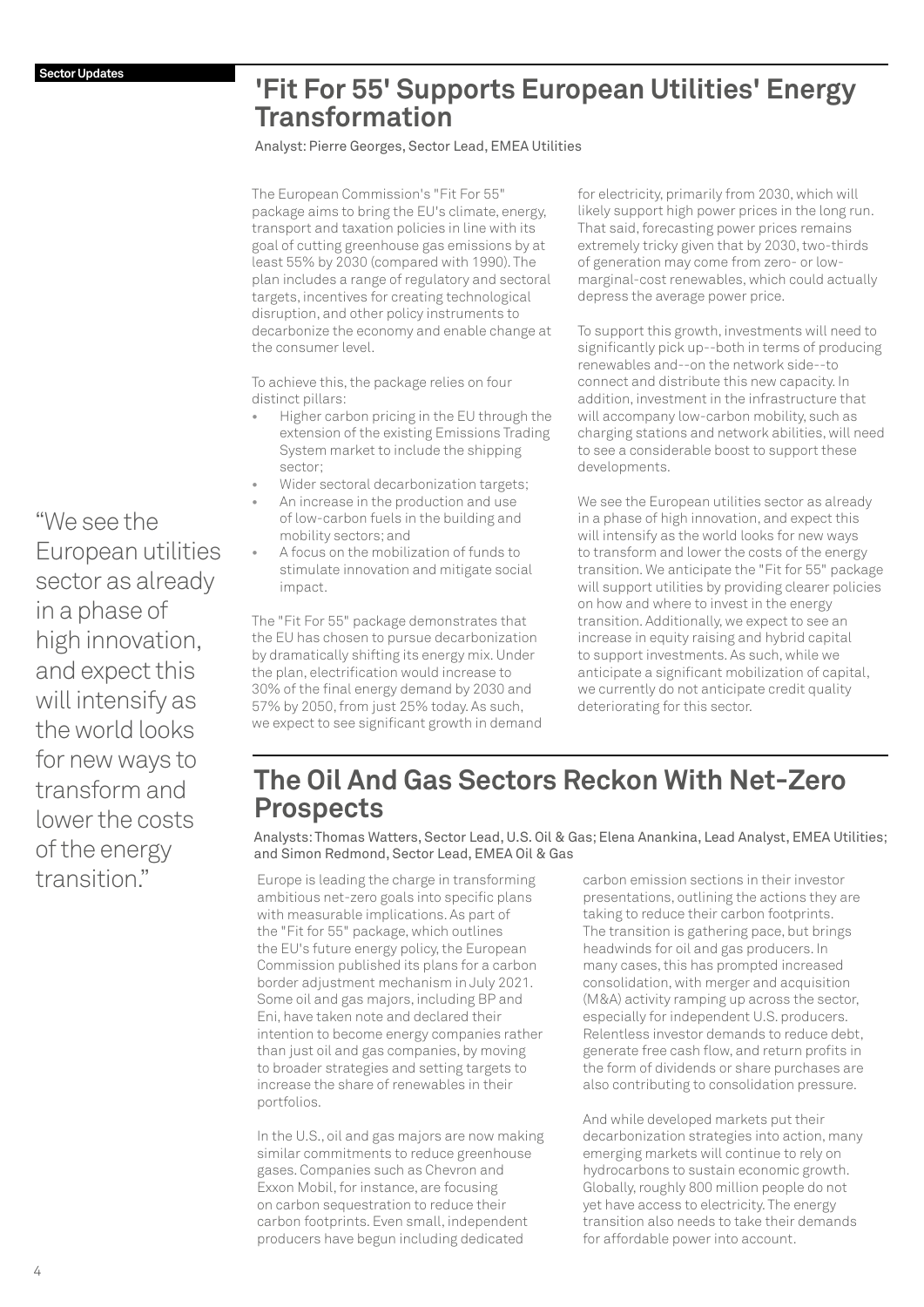# <span id="page-4-0"></span>**U.S. Regulated Utilities Grapple With Weak Financials And High Spending Needs**

Analysts: Gabe Grosberg, Sector Lead, North America Regulated Power; David Bodek, Sector Lead, U.S. Public Power; and Michael Ferguson, Analytical Manager Sustainable Finance Americas

The Biden Administration has made its intention to promote the energy transition clear, declaring commitment to a series of ambitious targets, including carbon neutrality for the electricity sector by 2035 and for the entire country by 2050. President Biden's \$3.5 trillion plan, which will soon be put to vote in the Senate, and should boost investments in power grids further.

This spending bill is in addition to the recently-announced \$1.0 trillion Bipartisan Infrastructure Framework that focuses on rebuilding roads, bridges, outdated water infrastructure and public transport, and broadband access to address social inequalities. The infrastructure plan also seeks to increase the resilience of transmission infrastructure in the wake of February's Hurricane Uri and other extreme weather events, which are becoming more frequent and severe due to climate change. Additionally, given the Biden Administration's targets for electric vehicle (EV) development-–which would see EVs make up 50% of all new cars sold in the U.S. by 2030-–we expect the infrastructure framework will focus, at least in part, on investment in EV charging infrastructure (3%).

These policy initiatives occur at a time when U.S. investor-owned utilities have already stepped up capital expenditure pertaining to the energy transition. Spending for regulated electric, gas, and water utilities stood at an all-time high of more than \$160 billion in 2020. This continues to shrink entities' financial cushions, which were already low and partly explains why

roughly 30% of our ratings on U.S. regulated utilities carry a negative outlook. To offset some of these rising credit risks, utilities have issued common equity, hybrid instruments, sold minority interests in in their subsidiaries, and sold noncore assets--including the recent sale of many higher-risk midstream assets.

Meanwhile, S&P Global Ratings' outlook on not-for-profit public power and electric cooperative utilities remains stable overall, bearing in mind their ownership and ability to pass through costs. Costs have so far been manageable as coal retirements pave the way towards a move to gas, and purchase power agreements with wind and solar offtakers are taking place at a measured pace.

Over the next decade, we expect the pace of coal retirements will accelerate in the U.S. In the past decade, the power industry was able to reduce its carbon emissions by about 25% because coal closures were primarily replaced by natural gas-fired generation, which emits about half the carbon of coal. Over the next decade, we expect that the power industry's carbon emissions will reduce by about 40% as coal plants will be mostly replaced with renewables and batteries. While we expect some increase in natural gas-fired generation, this increase will be modest, in our view, and used primarily to bridge any fuel gaps.

"Over the next decade, we expect that the power industry's carbon emissions will reduce by about 40% as coal plants will be mostly replaced with renewables and batteries."



### North American Regulated Utilities' Capital Spending - Electric, Gas, And Water

CAGR--Compound annual growth rate. Source: S&P Global Ratings. Copyright © 2021 by Standard & Poor's Financial Services LLC. All rights reserved.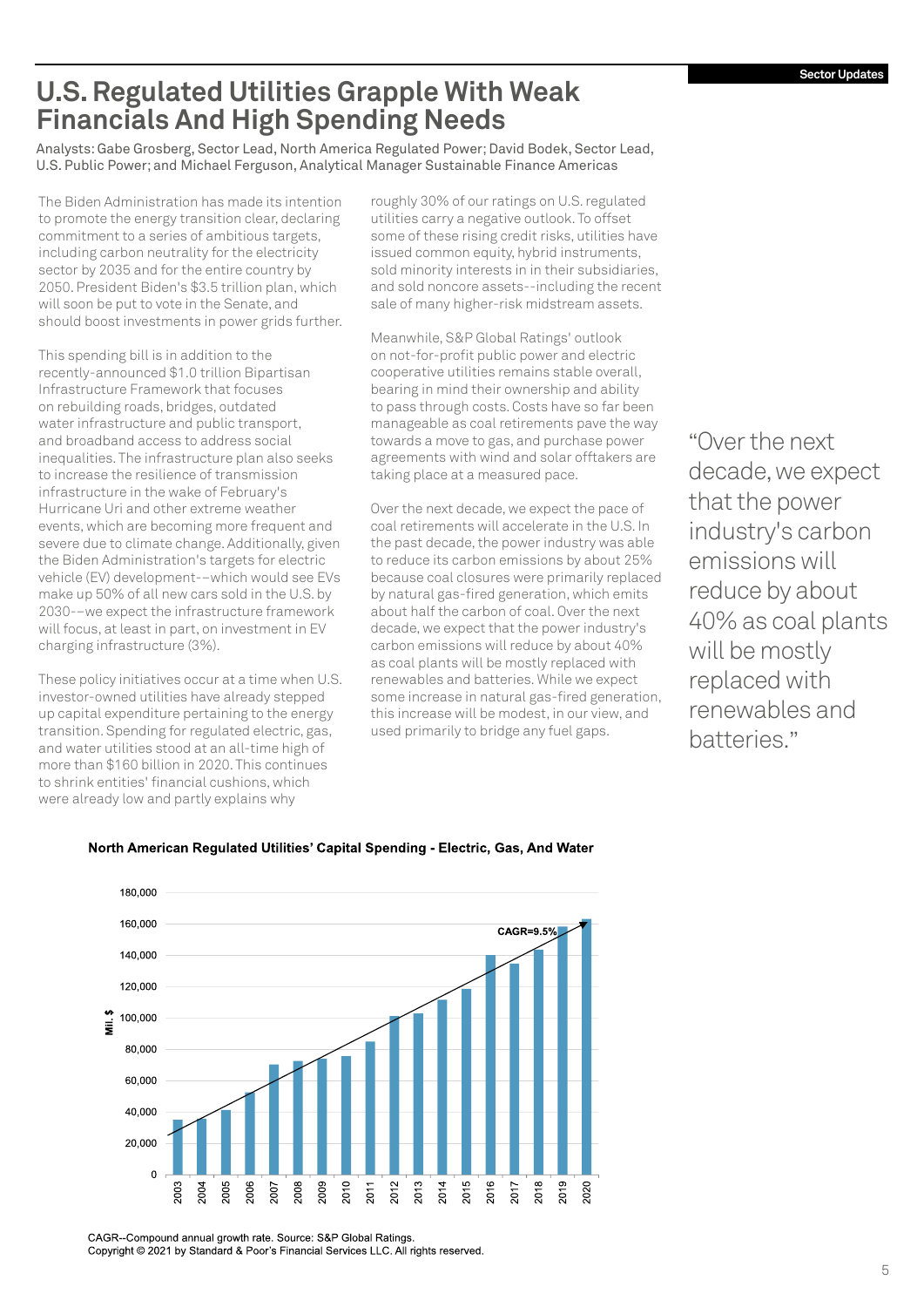# <span id="page-5-0"></span>**Airports Face Long Delay To Global Recovery**

Analysts: Philip Baggaley, Sector Lead, US Transportation; Julyana Yokota, Sector Lead, Latin America Infrastructure; Izabela Listowska, Lead Analyst, EMEA Transportation

Airports, airlines, services companies and travelers still have a long wait until global air traffic returns to normal. So far, the recovery has proven to be uneven by region, and uncertainty regarding a spike in COVID-19 cases from the delta variant is clouding the industry's prospects. We believe the long-anticipated air traffic recovery may be pushed well into 2022 or later, particularly if intercontinental travel remains subdued, vulnerable as it is to pandemic-related restrictions and sluggish business travel.

**The U.S.' large domestic market is buoying air traffic.** The resurgence of domestic air travel--

which normally accounts for 75%-80% of total air traffic in the U.S.--accelerated throughout the second quarter (Q2) of 2021, leading to a strong summer for airlines and airports. In July, pent-up demand for holidays and leisure travel pushed U.S. air traffic to almost 85% of pre-pandemic levels. This momentum is likely to taper off in Q4 due to the industry's typical seasonality, alongside an increase in COVID-19 cases that appears to be affecting bookings, according to recent data.

Nonetheless, the rebound in traffic and billions of dollars in direct federal support have stabilized U.S. airport operators' credit profiles. This resulted in a return to stable outlooks for the majority of operators we rate in March 2021, and positive outlooks for a few not-for-profit airports in recent weeks. Similarly, our ratings on U.S. airlines now carry stable or positive outlooks, although they remain one to four notches below pre-pandemic levels.

As we expected, business travel and intercontinental flights--which generate a disproportionate share of traffic by revenue passenger kilometers (RPKs)--have not fared as well. Data from some American airlines show that business travel passenger numbers stood at roughly 40% of pre-pandemic levels at the end of Q2. Business travel faces additional vulnerability, since some companies' shift to virtual meetings may become permanent.

**Passenger numbers in Europe may barely reach 30% of 2019 levels.** Across the Atlantic, Europe's lack of a large domestic aviation market, crossborder restrictions, emergence of COVID-19 hotspots, and slow vaccination rollouts mean that air travel is trailing far behind the U.S. IATA data from May 2021 indicates that air travel across Europe slumped to just 15% of the prepandemic level before a modest increase to 23% in June.

Nevertheless, we saw some improvement during the summer. In July, certain rated European airports registered 40%-50% of pre-pandemic volumes as vaccination rates progressed and

the EU's Digital COVID Certificate made crossing borders smoother. Should this trend continue, average air traffic volumes may reach 30% this year, which is at the bottom of the 30%-50% range we forecast in February.

Almost all of our ratings on European airports carry negative outlooks after being lowered by one to two notches in 2020. A key credit consideration for our ratings in the sector is liquidity, which overall remains sound and critical in bridging the gap to a longer-thanexpected recovery. We expect air travel should gain momentum in 2022, when European traffic is set to recover to 72% of 2019 levels from 50% this year, according to aviation advocate Eurocontrol's projections.

**Asia-Pacific won't see a smooth broad-based air travel rebound.** The domestic market in China bounced back quickly and almost reached pre-pandemic levels in July 2021. Yet vaccination rates have been relatively low across Asia, and many governments have adopted a risk-averse approach to the pandemic, with some pursuing a strategy that involves restricting travel to minimize virus transmission, notably in view of the delta variant.

Vaccine rollouts have been slow in Australia, but are speeding up and should approach 70% by the end of October. However, domestic traffic slid in July to 25% of pre-pandemic numbers, after getting to 50%-70% in June. In contrast, New Zealand's airports have seen domestic traffic return to 80%-90% of pre-pandemic levels due to shorter, targeted lockdowns over the past year. The trans-Tasman travel bubble has been tested many times and the surge in traffic observed under quarantine-free conditions suggests that there is still a propensity to travel once the pandemic subsides.

**Latin American airports aren't recovering at** 

**the same pace.** The Mexican and Caribbean markets also benefited from the summer upturn, seeing a strong recovery as U.S. residents opted for destinations closer to home for their annual vacations. This translated into a recovery in July 2021 to 80% of the 2019 level, which is much stronger than 56% for Brazil's domestic air traffic in the same period.

Air travel growth in the region also contributed to the return to a stable outlook for our rating on the airport in Dominican Republic. Recovery prospects also allowed Panama's airport to complete a liability management exercise that shifted the maturity of its notes to 2061. On another positive note, during the peak of the pandemic in 2020, only two issuers globally undertook distressed debt exchanges: Argentina-based Aeropuertos Argentina 2000 and Uruguay-based ACI Airport Sudamerica S.A.

"The longanticipated air traffic recovery may be pushed well into 2022 or later, particularly if intercontinental travel remains subdued."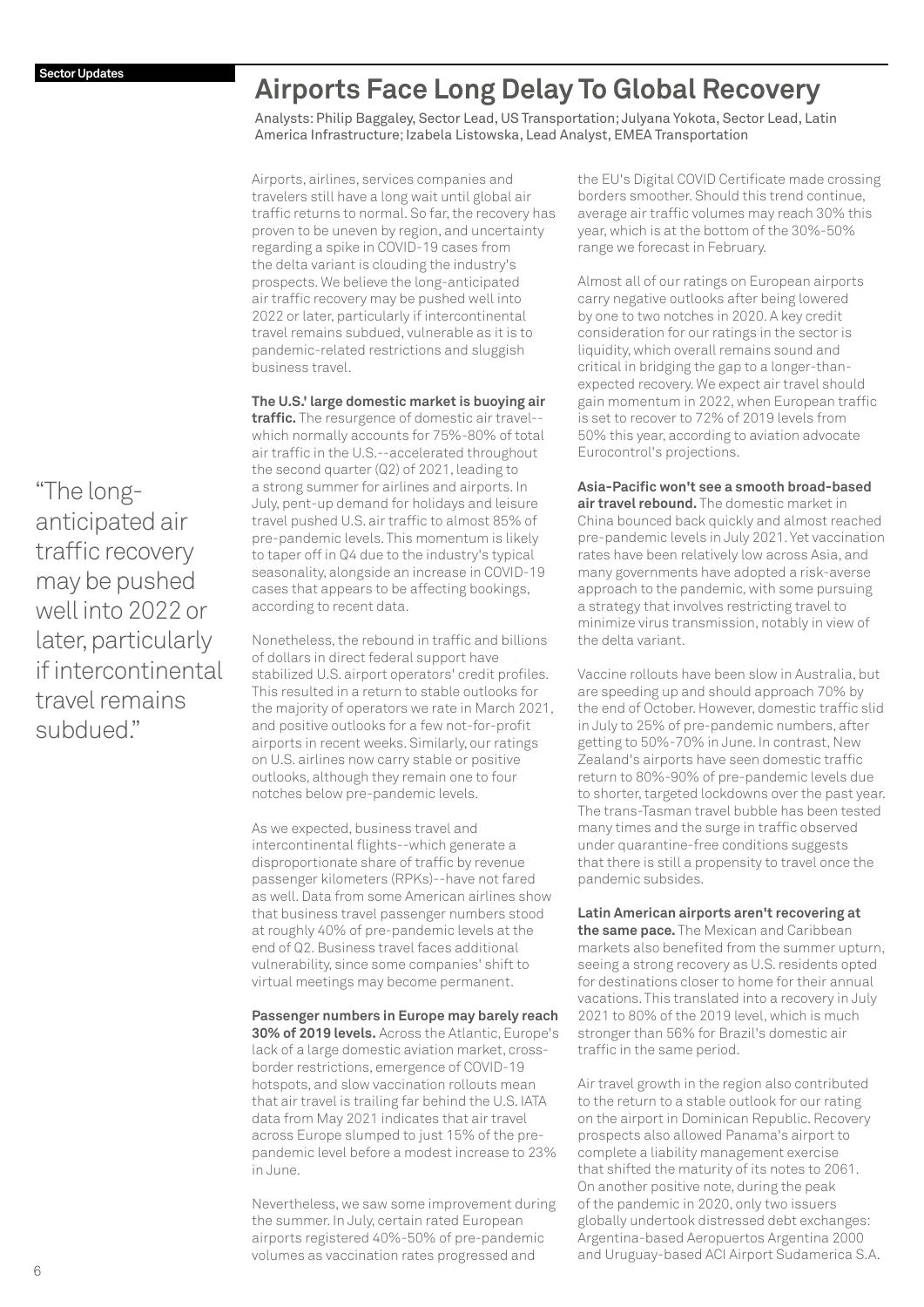# <span id="page-6-0"></span>**Wildfire Risks Continue To Threaten Credit Quality For Californian Utilities**

Gabe Grosberg, Sector Lead, North America Regulated Power, looks at how California's utilities are faring amidst worsening wildfires.

The 2020 California wildfire season was among the most destructive on record, burning over 4 million acres and damaging or destroying 10,000 structures. Yet compared with previous years, a relatively small percentage of the destruction was directly attributable to California's investorowned utilities (IOU) or public power utilities (POU). We believe this is, in part, a reflection of the efficacy of the utilities' updated wildfire mitigation plans.

California's environment remains highly prone to catastrophic wildfires, a fact which continues to pressure utility credit quality. Based on our analysis of the 2020 season, it appears California's utilities have demonstrated improved operational performance, which could indicate a gradual and sustained operational improvement. Notably, we believe that the use of public safety power shutoffs (PSPS), in addition to the deployment of advanced technologies and system hardening – such as undergrounding or cover conductors – are becoming effective tools for California's utilities to more predictably avert causing a catastrophic wildfire, which we view as supportive of credit quality. A PSPS event is when a utility proactively deenergizes power lines in areas facing elevated wildfire conditions.

### **Worsening conditions**

Leading up to the 2021 wildfire season, California received below-average rainfall for the second consecutive year, creating drier-than-normal conditions. This increases the susceptibility that a smaller wildfire may grow into a catastrophic wildfire. We view high wind conditions, combined with combustible fuel, as the primary catalysts for wildfires attributable to utility equipment because high winds can push trees and broken limbs into power lines, and they can also dislodge energized wires. Similarly, drier-than-normal vegetation conditions can exacerbate the potential for catastrophic conflagrations and are indicative of a worsening environment, which can potentially increase the severity of fires.

We also believe that the duration of the wildfire season may be growing, increasing the chance of a catastrophic wildfire occurring. For example, during the 2020 wildfire season, the first PSPS event occurred in May 2020 and the final PSPS event occurred in January 2021, indicating that wildfire season can be as long as nine months. For the 2021 wildfire season, Southern California Edison Co. (Edison) experienced a PSPS event as early as April 2021, indicating that the 2021 wildfire season may also be a prolonged one.

### **Technology strengthening operations**

Despite worsening climate conditions – and Pacific Gas and Electric and Edison being linked to smaller 2020 wildfires – none of the IOUs were responsible for a catastrophic wildfire in the 2020 season. As such, we believe California's IOUs demonstrated operational improvement during the 2020 wildfire season (in line with the 2019 wildfire season) which we believe to be related to their effective use of the PSPS tool. Furthermore, because of the increased use of advanced technologies, the utilities have improved and are continuing to strengthen their analytics to identify when and where a fire is more likely to begin. That said, we continue to monitor the 2021 wildfires, including the Dixie Fire, whose cause has not yet been determined but has burned for more than two months, caused a fatality, damaged or destroyed more than 1,400 structures, and is still not fully contained.

Additionally, none of the 2020 wildfires were attributable to POU assets. During 2020, POUs continued to refine their respective wildfire mitigation plans and were able to avoid causing wildfires during another dry and hot season with several wind events.

#### **Ratings unlikely to improve**

We expect it will take upwards of three to five years for all utilities to fully implement their wildfire mitigation strategies. In the meantime, risks associated with catastrophic wildfires continue to weigh to varying degrees on our ratings on California's IOUs and POUs, which remain exposed to onerous liability claims under the state's inverse condemnation doctrine- whereby a Californian utility can be financially responsible for a wildfire if its facilities were a contributing cause of a wildfire, irrespective of negligence.

For IOUs and POUs, because we view the likelihood of a change to California's interpretation of inverse condemnation as remote, and favorable climate change patterns are also unlikely to emerge for a state with a long history of drought conditions, we are unlikely to raise ratings for utilities with meaningful wildfire-related risks in the near term. Over the longer term, higher ratings could occur if further credit-supportive legislation is passed that provides for additional credit enhancements such as an automatic replenishing mechanism for the wildfire fund.

"Risks associated with catastrophic wildfires continue to weigh to varying degrees on our ratings on California's IOUs and POUs."

[Further information is available on the Capital IQ portal in the research piece: "How Are](https://www.spglobal.com/ratings/en/research/articles/210603-credit-faq-how-are-california-s-wildfire-risks-affecting-utility-credit-quality-11954953)  California's Wildfire Risks Affecting Utility Credit Quality?"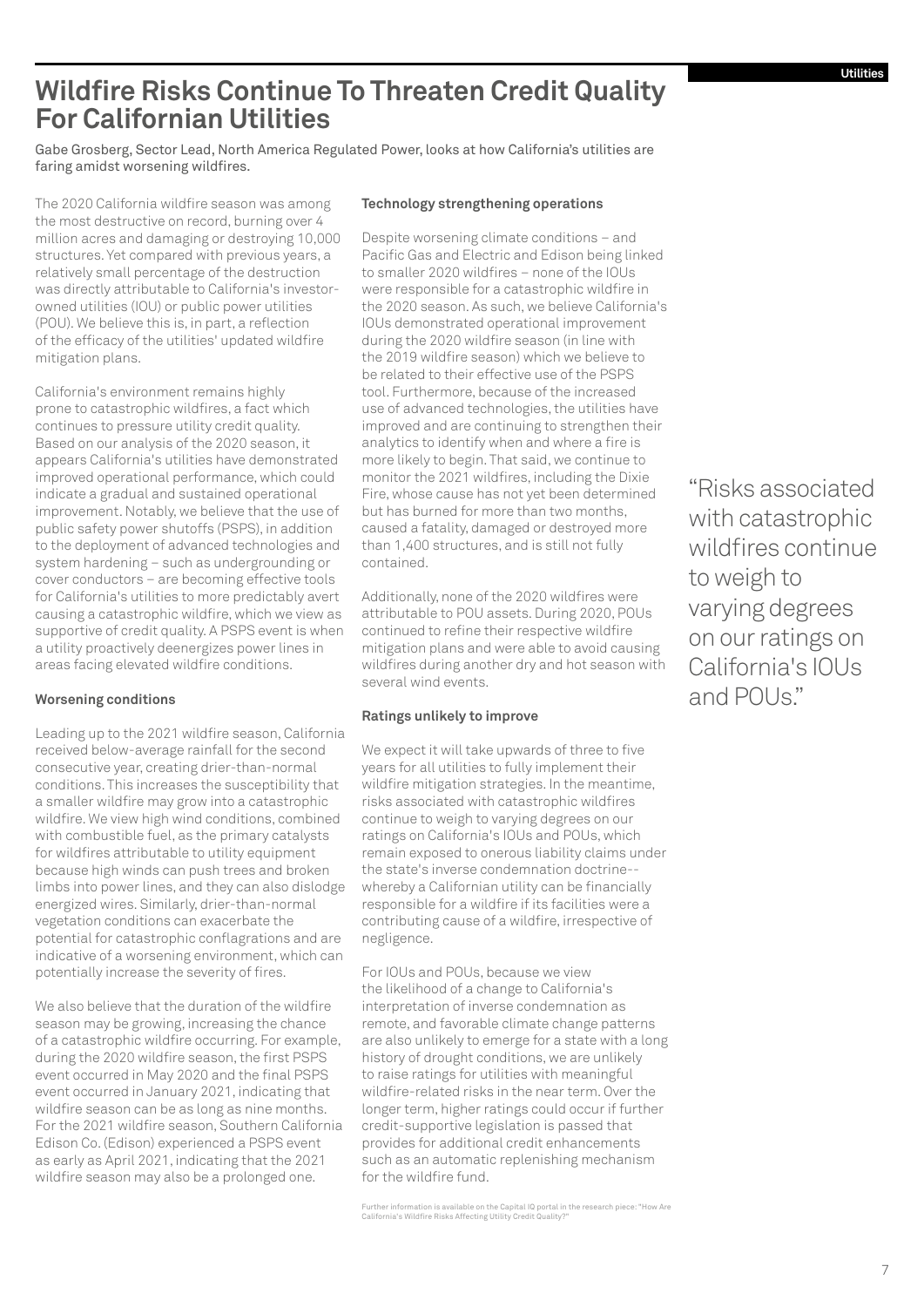# <span id="page-7-0"></span>**Atlantia And Autostrade per l'Italia Plan A Divorce**

Stefania Belisario, Lead Analyst, EMEA Infrastructure, discusses the credit implications of Atlantia's decision to part ways with its largest subsidiary.

The costly dispute over the concession under which the Morandi bridge in Genoa was operated, before it collapsed in August 2018, may be approaching resolution. On June 10 2021, Atlantia SpA's board of directors accepted the latest binding offer submitted by the consortium led by state-owned Cassa Depositi e Prestiti (CDP) for the acquisition of Atlantia's subsidiary Autostrade per I'Italia SpA (ASPI), the bridge operator.

Given the close relationship between CDP and the Italian government, we believe the government has incentives to conclude a settlement agreement with ASPI, which is a condition to the closing of the sale.

Following the bridge's collapse, S&P Global Ratings lowered its long-term ratings on Italybased ASPI and its parent Atlantia by five notches to 'BB-', based on the risk that the ASPI concession could be terminated or renegotiated on conditions that are more unfavourable for the operator. However, upon news that CDP's offer has been accepted, we have raised our long-term ratings on Atlantia and ASPI by one notch to 'BB' with a positive outlook.

While, to date, we have equalized our ratings on ASPI and Atlantia based on the strong financial and operating ties between the two, following the disposal, we expect to separate the two ratings. Indeed, we no longer consider ASPI as a strategic subsidiary of Atlantia and we assigned it a 'bb' stand-alone-credit profile (SACP).

As per the economic and financial plan due to be approved by the grantor, ASPI's concession framework will move to a regulated-asset base (RAB) model, which could offer ASPI more protection than its French and Spanish peers, particularly in case of downside scenarios (such as traffic decline). Nevertheless, remuneration of new investments will reduce to 7.09% (compared to 13.87% on existing assets) and steep rises in maintenance spending will weigh on metrics in the coming years. The timing of the settlement agreement is not certain but the disposal long stop date is set on March 31, 2022. We expect for a time that ASPI's exposure to legacy risk from the collapse of Genoa bridge will continue, although it is too early to estimate the outcome



of ongoing criminal investigations and it will take time to assess the effectiveness of internal governance changes.

Legacy risk could also weigh on our rating on Atlantia. The ASPI disposal agreement contains a risk-sharing mechanism for potential indemnities from criminal and civil claims between Atlantia and ASPI's new shareholders. The disposal proceeds of €8 billion, as per the binding offer, would more than outweigh Atlantia's current gross external debt (€3.5 billion as of June 30, 2021). This would help Atlantia to pursue growth opportunities and potentially provide return to shareholders.

### **Governance and regulatory risks remain**

Even though it accounted for less than 1% of ASPI's revenue, the Genoa bridge collapse has had significant ramifications. These included direct costs to rebuild, tariff forbearance, and an increase in maintenance expenditure, leading to a €3.4 billion total settlement amount with the grantor. For Atlantia, the collapse led to a stipulation that it dispose of its subsidiary. The adverse consequences highlight the heavy weight of governance and regulation on concession-based infrastructure operators.

The collapse also prompted the government to increase its scrutiny of and focus on maintenance and safety. Although this is positive for the long-term balance of risks between the public and private parties, these actions have direct material financial effects on Italian toll road operators. For example, in the aftermath of the collapse, the Italian grantor did not approve any increases in annual tariffs for operators that had not delivered the maintenance included in their economic and financial plans (PEFs).

In this case, although the ASPI concession has not been terminated, Atlantia's dispute with the grantor is leading to a settlement that includes the disposal of a core business for the parent company. ASPI had been the largest cash flow contributor to Atlantia's group and, until August 2018, was one of Atlantia's most important sources of dividends.

When it disposes of ASPI, Atlantia will lose a strategic asset that represents 52% of the total Italian motorway network. Spanish subsidiary Abertis Infraestructuras S.A. will become the largest source of dividends, and we estimate its contribution to EBITDA in Atlantia's consolidated accounts will increase to about 70%-75% from 50% in 2019. Meanwhile, subsidiary Aeroporti di Roma SpA will marginally increase its contribution to about 10% from 8%, based on 2019 figures.

Further information is available on the Capital IQ portal in the research pieces: ["Moving On: Atlantia And Autostrade per l'Italia Plan A Divorce" and "Atlantia, ASPI, And](https://www.spglobal.com/ratings/en/research/articles/210526-credit-faq-moving-on-atlantia-and-autostrade-per-l-italia-plan-a-divorce-11817149) Aeroporti di Roma Upgraded By One Notch On Approved Sale of ASPI; Outlook Positive"

"Although the ASPI concession has not been terminated, Atlantia's dispute with the grantor is leading to a settlement that includes the disposal of a core business for the parent company."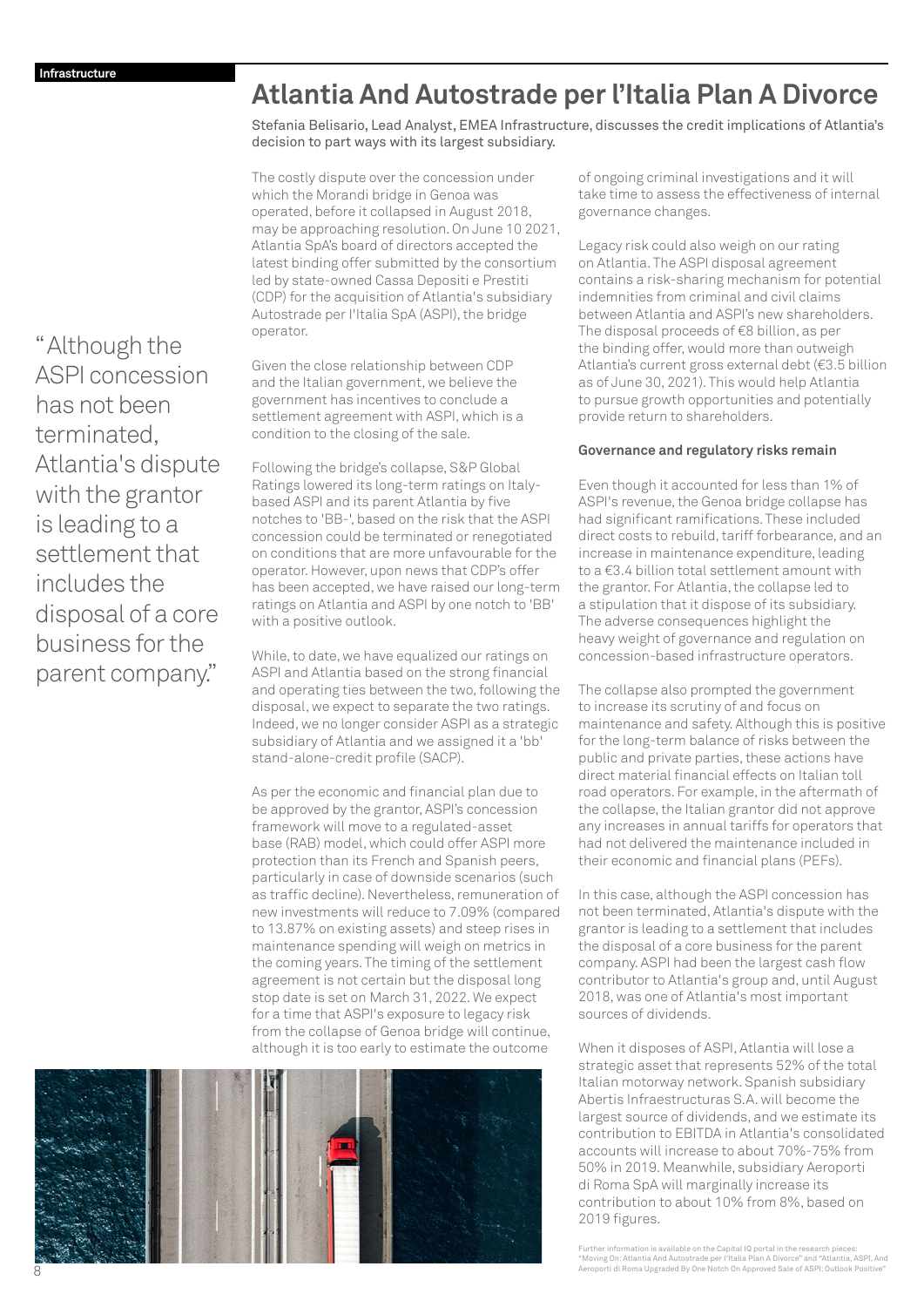# <span id="page-8-0"></span>**Asia-Pacific's Energy Transition Will Be A Marathon, Not A Sprint**

Abhishek Dangra, Sector Lead, South and South East Asia Infrastructure, and Parvathy Iyer, Sector Lead, Australia and New Zealand Infrastructure, examine the progress of key markets across the APAC region with regards to decarbonization and climate targets.

The energy transition is firmly underway in key Asia-Pacific markets, but the pace and degree of change will vary sharply across the region. A dependence on fossil fuels will likely prevail for decades, even as renewables play an ever-larger role in power generation mixes. Indeed, currently, over 60% of electricity in the region is generated from fossil fuel-based plants and given the growing demand for power, coal will remain highly relevant in large APAC markets such as China and India for the next ten to thirty years.

Certainly, we expect coal-fired generation emissions will continue to increase in the region. Coal-fired capacities are relatively young (below 20 years) and provide the base load in most Asian countries, and new coal plants are still under construction in some markets. However, even though absolute demand for coal will rise, the share of coal in the generation mix should trend down towards 40% by 2040, with a halt in the introduction of new plants in most markets by 2030. Consequently, the transition from coal in APAC will be far slower than observed in the U.S. and Europe, where coal already makes up just 25% of the energy mix.

Wind and solar are likely to be the fastestgrowing power sources in the region, given policy support, market preference, and advances in technology. The declining cost of renewable energy, together with the rise of cost-efficient storage solutions, will be crucial for the region's transition. Growing environmental, social and governance (ESG) risks for fossil fuel companies and an increasing global consensus for climate action could also expedite the shift.

### **Targets and policies diverge**

With regards to climate targets, China may under-promise but over-deliver, while India may well do the opposite. China has set near-term energy and climate-related targets until 2025 which should be achievable even at the country's current pace of decarbonisation. On the other hand, its pledge to see emissions peak by 2030 and achieve carbon neutrality by 2060 is bold given that the country is the world's largest emitter and is likely to see continued growth in energy demand.

Meanwhile, India is set to miss its 2022 emission targets due to delays in new capacity additions and the imposition of duties on imported panels. And with a growing economy and rising population, India will require further additions to keep up with power demand and to resolve persistent blackouts and reliability issues. Nevertheless, renewables remain competitive in India, and the country has set a target of 450GW, or 60% of capacity, to come from renewables by 2030.

In contrast, New Zealand, which targets net zero carbon emissions by 2050, is comparable to Scandinavian countries due to its extensive use of hydroelectric and geothermal plants. The island nation plans to derive 95% of its power needs from renewable energy by 2025 and 100% by 2030. New geothermal and wind projects are already underway to displace the existing thermal units used mainly for reliability needs.

Across the region, carbon policies are still evolving. Most markets have supportive policies for renewables, but limited policies to discourage the use of coal. While China has rolled out a successful emission trading system, Australia has become limited by a lack of clear long-term federal policies, which has had an impact on investments. However, in the past year most Australian states have set their own emissions targets and have identified renewable zones to increase green power. Meanwhile, in Indonesia, policy serves as a hindrance to the energy transition as subsidized electricity prices and a requirement for renewables to be priced at 85% of current grid prices discourage investment in renewable energy.

Access to funding is shrinking for fossil fuel majors, while a rush for green finance is enabling renewable energy companies to raise funds at attractive prices. Renewables alone are not enough for a smooth transition, however. A mix of solutions is needed--including energy savings and transition financing--to allow coal-fired generation to get cleaner before a long-term clean baseload solution is implemented. Industry estimates indicate that China will need to invest well over \$9 trillion to achieve its energy transition goals by 2060, while India requires \$500 billion in investments over the next decade and Indonesia \$41 billion over the next five years.

[Further information is available on the Capital IQ portal in the research piece: "Energy](https://www.spglobal.com/ratings/en/research/pdf-articles/210420-energy-transition-in-asia-pacific-a-marathon-not-a-sprint-100050362)  Transition In Asia-Pacific: A Marathon, Not A Sprint"

Electricity Generation By Source (2019)



"Most markets have supportive policies for renewables, but limited policies to discourage the use of coal."

Converter, world Barm Battle<br>Copyright © 2021 by Standard & Poor's Financial Services LLC. All rights reserved

Source: IEA World Bank Data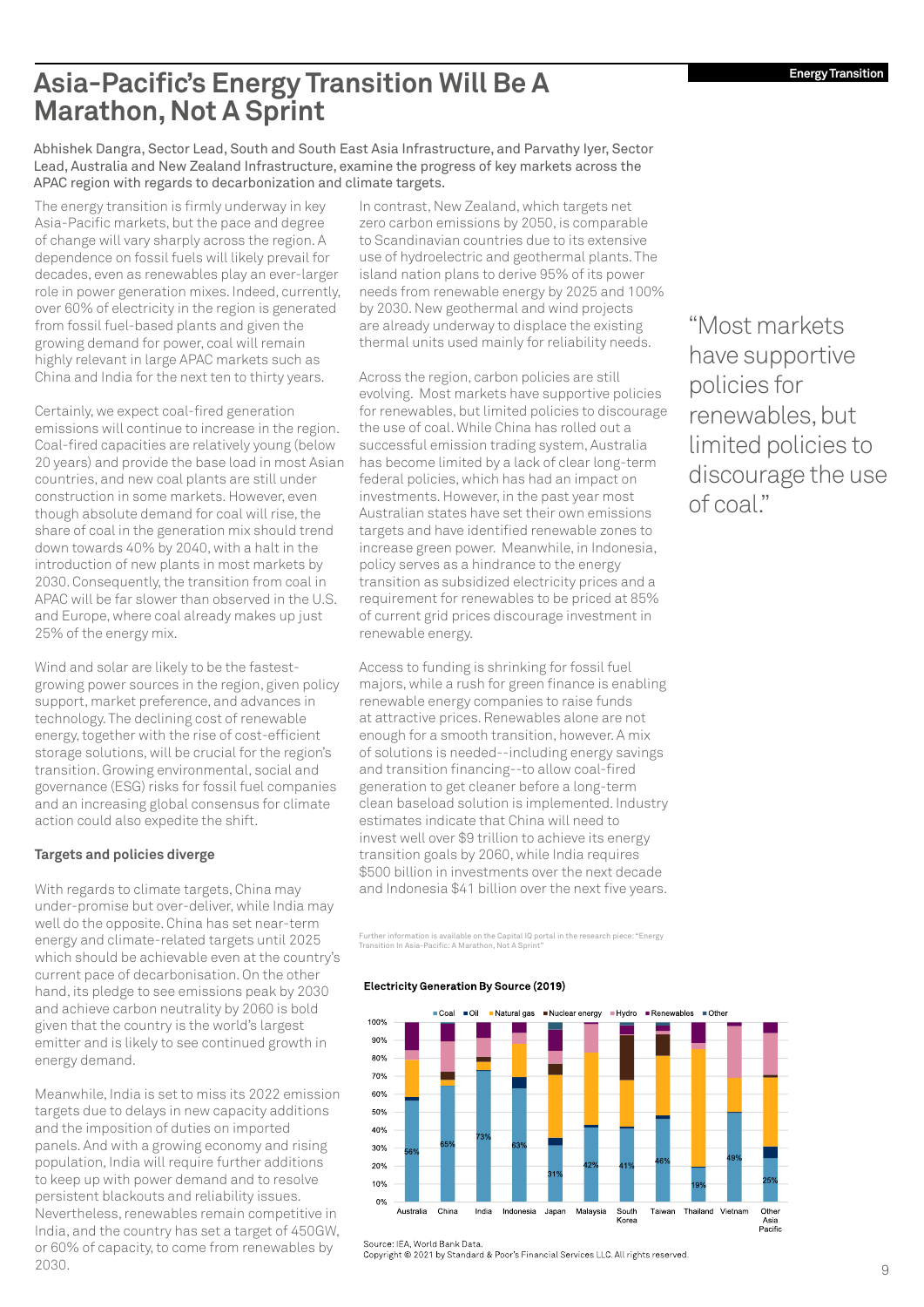# <span id="page-9-0"></span>**ESG Concerns Present Growing Challenges for North American Energy Companies**

Michael Grande, Sector Lead, US Midstream explores how environmental, social and governance concerns are adding to a complex risk environment.

S&P Global Ratings has recently observed contracting bond tenors and widening spreads for North American oil and gas debt issuers relative to those of European peers, suggesting investors' growing focus on environmental, social and governance (ESG) credit risk may be affecting demand for new issuance from oil and gas companies. Indeed, based on recent issuance, funding costs were about 75 basis points (bps) higher on average for most carbonintensive borrowers from the North American energy sectors when compared with those with the lowest carbon intensity.

Yet despite investors' growing ESG mandates creating less favourable financing conditions for the energy sector, bond market investors' appetite for new paper was more than sufficient for investment-grade North American oil and gas issuance to reach a new high in 2020.

### **ESG factors moving front and centre**

Recent shareholder actions have clearly demonstrated the growing importance of ESG factors for U.S investors, with increasing calls for greater environmental disclosure, the acceleration of emissions reduction goals and clearer strategies for dealing with the energy transition. At ExxonMobil Corp.'s annual meeting, for instance, shareholders elected three of the four board nominees put forward by hedge fund Engine No.1, aiming to transform the way the company is handling the risks of climate change.

What's more, several banks have exited or scaled back their exposure to the exploration and production reserve-based lending market--in part due to poor returns--with several of the largest banks already restricting financing to exclude funding for projects in the Canadian oil sands and Arctic drilling regions.

In 2020, reserve-based lending facilities of speculative-grade U.S. issuers shrunk by more than 20% on average. While this was, in large part, due to the collapse in oil prices, bank appetite for the sector remains weaker. While we believe that poor returns and higher recent default rates are primary factors, ESG considerations and the expedited timeline of the energy transition could also limit credit

availability. Certainly, if banks continue to exit from, or reduce exposure to, the U.S. oil and gas sector, the reserve-lending market is set to face higher lending rates, stricter leverage thresholds and more restrictive terms.

### **The path to cleaner energy investment**

While, at first glance, it might appear that the upstream industry is the main focus of ESG stakeholders, it is far from their only priority. In addition to addressing environmental and social issues, the midstream industry counts oil and natural gas producers as key customers. As such, companies must strike a balance between their traditional businesses and low-carbon energy pursuits.

In reality, petroleum and natural gas will remain a significant part of U.S. energy consumption for years to come. Yet we anticipate midstream companies will make low-carbon investments and reduce their carbon footprint in the upcoming years. For instance, TC Energy Corp. recently issued a non-binding request for information to identify investment opportunities in wind energy that could generate up to 620 megawatts of zero-carbon energy to electrify a portion of its U.S. pipeline assets.

With industry headwinds increasing, how the midstream industry pivots to cleaner energy while sustaining its traditional business will be a key factor for credit ratings. The existing midstream infrastructure was built to support the expectation of higher levels of production and end-user demand, which is under threat, and might result in lower profits when rates and fees are negotiated in the future.

Moving forward, how companies address these challenges will be paramount to our view of industry creditworthiness. In our view, credit risk for energy companies is rising. This has already led to negative ratings actions and could hamper credit rating upside. On the other hand, many energy companies have publicly committed to continued debt reduction, which, if executed, could temper the potential adverse effects of evolving industry risks in the near term.

Further information is available on the Capital IQ portal in the research piece: "The [Energy Transition: ESG Concerns Are Starting To Present Capital Market Challenges To](https://www.spglobal.com/ratings/en/research/articles/210614-the-energy-transition-esg-concerns-are-starting-to-present-capital-market-challenges-to-north-american-energ-11984322)  North American Energy Companies".



"Recent shareholder actions have clearly demonstrated the growing importance of ESG factors for U.S. investors."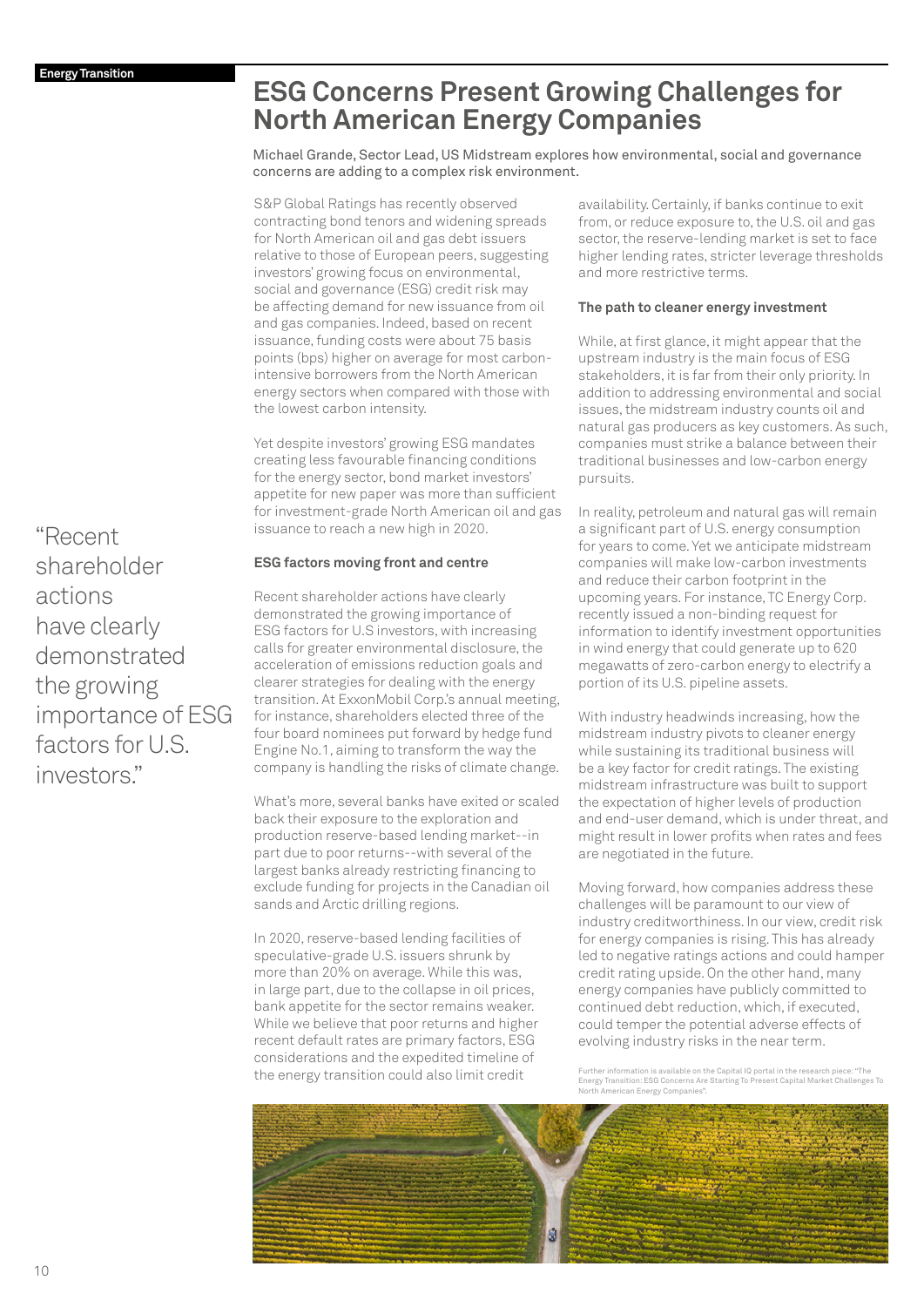### <span id="page-10-0"></span>**Naturgy Energy Group S.A.**

On August 8, we revised our outlook on Naturgy Energy Group S.A. to stable from negative and affirmed our long-term 'BBB' issuer credit rating on the company. The decision followed the publication of Naturgy's 2021-2025 strategic plan, which provides clarity on the group's medium-term growth and strategic direction.

A key difference from the previous strategic plan is that Naturgy is now committing to preserve its 'BBB' rating. The company aims to maintain a funds from operations- (FFO) to-debt ratio trending toward 20% by 2025. In addition, Naturgy is rebalancing its dividend policy to €1.20 per share over the strategic plan, with the flexibility to revise it depending on the plan's progress from 2023. We understand this commitment as the company being ready to scale back dividends to preserve FFO to debt above 18%.

On Aug. 4, 2021, the Spanish government approved IFM Investors' offer to acquire up to a 22.7% stake in Naturgy. We assume there will be no material changes to Naturgy's strategy from the takeover offer because IFM would, at most, acquire a non-controlling stake and we understand Naturgy's board unanimously approved the strategy.

The stable outlook reflects our expectation of an acceleration in organic renewables growth, which we expect to be increasingly contracted and will enhance Naturgy's earnings quality. In addition, it captures our view that Naturgy's commitment to a 'BBB' rating entails a flexible dividend policy and will translate into a funds from operations (FFO) to debt ratio sustainably above 18%.

More information can be found on Capital IQ in the ratings update titled: [Naturgy Energy Group Outlook Revised To Stable From Negative on Clarified](https://www.capitaliq.com/CIQDotNet/CreditResearch/SPResearch.aspx?DocumentId=49019036&From=SNP_CRS)  Strategic Direction; 'BBB' Rating Affirmed

### **Air Baltic Corp. AS**

On August 31, we placed Latvia's governmentowned Air Baltic Corp AS's 'B' rating on Creditwatch Negative in light of mounting liquidity risk.

Air Baltic's liquidity has been eroded due to the delayed recovery in air passenger traffic, and the airline is currently dependent on sufficient and timely government support to meet its short-term financial commitments. Following the €250 million recapitalization of Air Baltic in July 2020, the Latvian government has agreed an additional €90 million of state aid, which is subject to European Commission (EC) approval. On a stand-alone basis, we consider the airline's capital structure unsustainable.

Our 'B' long-term issuer credit rating on Air Baltic continues to include two notches of uplift from the 'ccc+' stand-alone credit profile (SACP), based on our unchanged view that there is a moderately high likelihood that the

Latvian government would provide extraordinary financial support if needed. We also rate the company's unsecured debt 'B'.

We are placing all our ratings on Air Baltic and its debt on CreditWatch negative, indicating that we could lower them, potentially by more than one notch, if the EC does not approve the proposed equity injection by the Latvian government, which is needed, according to our base case, to avert Air Baltic's liquidity shortfall. We note that government aid in a form other than equity may trigger a breach of the debt incurrence covenant set under the airline's outstanding €200 million senior unsecured notes due 2024. We aim to resolve our CreditWatch as soon as we have clarity on the company's future liquidity position.

[More information can be found on Capital IQ in the ratings updates titled: Latvia's](https://www.capitaliq.com/CIQDotNet/CreditResearch/SPResearch.aspx?DocumentId=49197655&From=SNP_CRS)  National Carrier Air Baltic Corp AS 'B' Rating Placed On CreditWatch Negative On Mounting Liquidity Risk

#### **TAP Air Portugal**

On August 11, we announced that Portuguese national carrier Transportes Aereos Portugueses, SGPS, S.A.'s (TAP Air Portugal) 'B-' rating remains on CreditWatch Negative, pending clarity on state aid approval.

Tap Air Portugal's liquidity has been eroded by the sluggish recovery of European air traffic, which has forced it into continuous cash burn and constrained its creditworthiness. The Portuguese government has applied for, but not yet received, EU approval to offer additional state aid to TAP Air Portugal. On a stand-alone basis, we consider the airline's capital structure unsustainable.

Our 'B-' long-term issuer credit ratings on TAP Air Portugal and its core operating subsidiary Transportes Aereos Portugueses, S.A. (TAP) continue to include two notches of uplift because we still expect the Portuguese government to extend financial support to the airline if needed. All ratings remain on CreditWatch negative, indicating that we could lower them, potentially by more than one notch, if TAP Air Portugal does not receive approval for state aid.

More information can be found on Capital IQ in the ratings updates titled: [Transportes Aereos Portugueses 'B-' Rating Remains](https://www.capitaliq.com/CIQDotNet/CreditResearch/SPResearch.aspx?DocumentId=49039309&From=SNP_CRS) On CreditWatch Negative Pending Clarity On State Aid Approval

### **SAS AB**

On April 29, 2021, we lowered our long-term issuer credit ratings on Scandinavian airline SAS AB to 'CCC' from 'B-' based on the risk of a liquidity shortfall.

Since the completion of its recapitalization plan, SAS AB's liquidity has deteriorated markedly, with the cash position depleting by Swedish krona (SEK) 5.5 billion within the first quarter of the fiscal year ending Oct. 31, 2021.

We think the company faces a potential liquidity shortfall because its ongoing liquidity restorative

measures may not compensate for the cash burn from persisting weak air traffic demand, and we now consider SAS' capital structure unsustainable.

The negative outlook reflects the likelihood of a potential liquidity crisis over the next 12 months in the absence of unforeseen positive developments.

More information can be found on Capital IQ in the ratings updates titled: [Scandinavian Airline SAS AB Downgraded to 'CCC' From 'B-' On Risk Of Liquidity](https://www.capitaliq.com/CIQDotNet/CreditResearch/SPResearch.aspx?DocumentId=48030510&From=SNP_CRS)  Shortfall; Outlook Negative

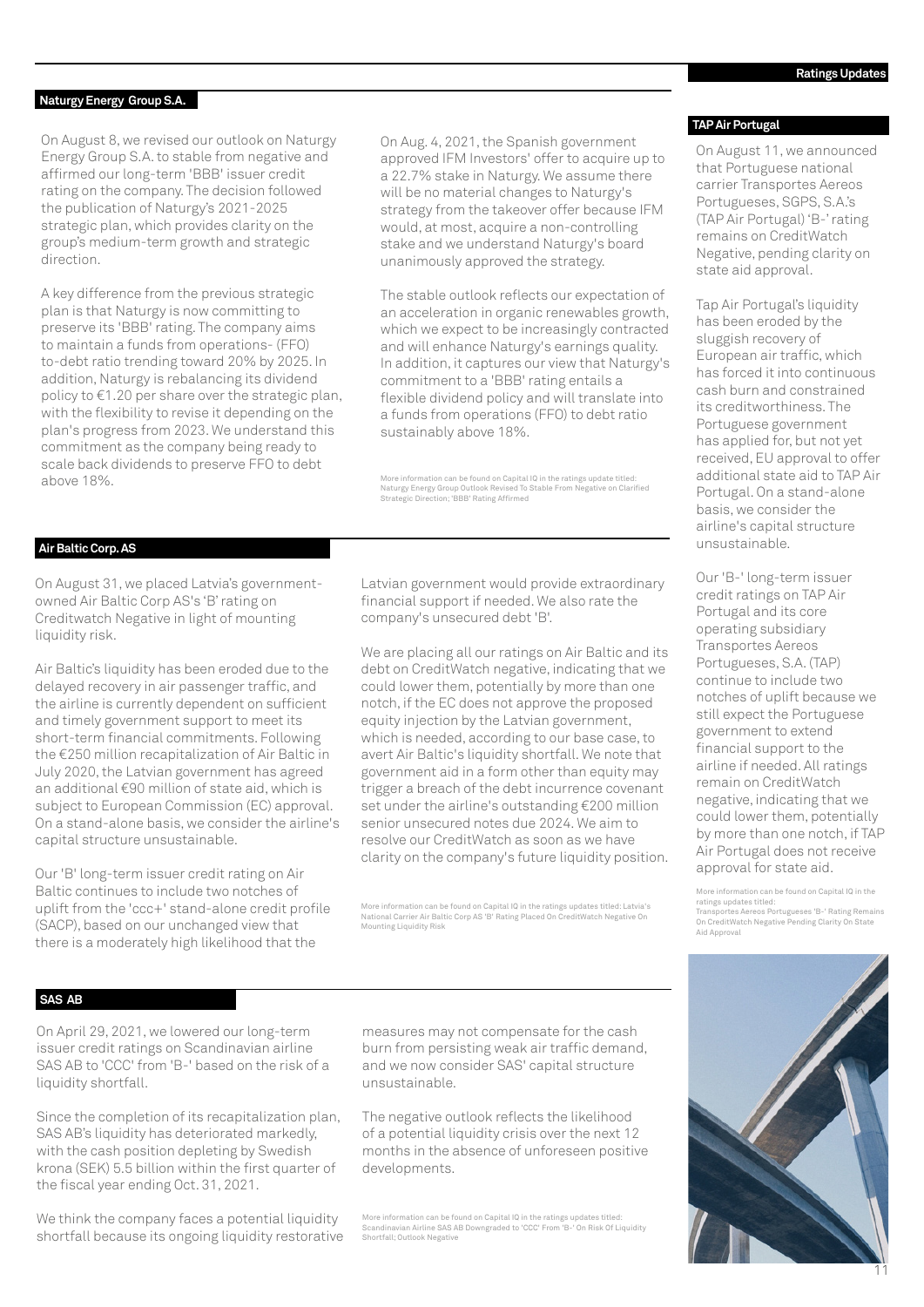### <span id="page-11-0"></span>**Contacts**

**Commercial George Slavin**

Sales - New York +1-212-438-2629 george.slavin@spglobal.com

**Mireille Barthez** Sales - EMEA +(33) 1-4075-2528 mireille.barthez@spglobal.com

### **Analytical**

**Andreas Kindahl** Global Head of Utilities & Infrastructure Ratings +(46) 8-440-5907 andreas.kindahl@spglobal.com

#### **North America Anne Selting**

Head of North America Transportation & P3s +1-415-371-5009 anne.selting@spglobal.com

**Simon White** Head of North America Energy +1-212-438-7551 simon.white@spglobal.com

**EMEA Pablo Lutereau**

Head of EMEA Infrastructure & Project Finance +(34) 91-423-3204 pablo.lutereau@spglobal.com

**Pierre Georges** EMEA Utilities + (33) 1-44 20-6735 pierre.georges@spglobal.com

**Latin America Candela Macchi** Head of LATAM Infrastructure & Utilities - Buenos Aires + (54) 11-4891-2110 candela.macchi@spglobal.com

**Asia-Pacific Richard Langberg** Head of APAC Infrastructure & Utilities - Hong Kong +(852) 2533-3516 richard.langberg@spglobal.com

**Christopher Yip** Head of Greater China Infrastructure - Hong Kong +(852) 2533-3593 christopher.yip@spglobal.com

### **Oil & Gas**

**Thomas Watters** North America Oil & Gas +1-212-438-7818 thomas.watters@spglobal.com **Jonathan Usdin** Sales - New York +1-212-438-0154 jonathan.usdin@spglobal.com

**Denis O'Sullivan** Sales - APAC +(852)-2533-3522 denis.osullivan@spglobal.com

**Global Research Karl Nietvelt** Head of Global Infrastructure & Utilities Research +(33) 1-44 20-67-51 karl.nietvelt@spglobal.com

**Trevor d'Olier-Lees** P3s & Renewable Energy +1-212-438-7985 trevor.dolier-lees@spglobal.com

**Aneesh Prabhu** North America Energy & Power +1-212-438-1285 aneesh.prabhu@spglobal.com

**Michele Sindico** EMEA Project Finance + (46) 8440- 59- 37 michele.sindico@spglobal.com

**Massimo Schiavo** EMEA Utilities + (33) 1-44-20-6718 massimo.schiavo@spglobal.com

**Julyana Yokota** LATAM Infrastructure & Utilities - Sao Paulo +(55) 11-3039-9731 julyana.yokota@spglobal.com

**Abhishek Dangra** South East Asia Infrastructure & Utilities - Singapore +(65) 6216-1121 abhishek.dangra@spglobal.com

**Laura Li**

APAC Infrastructure & Utilities - Hong Kong +(852) 2533-3583 laura.li@spglobal.com

**Alberto Santos** Sales - LATAM +1-212-438-2329 aj.santos@spglobal.com

### **Sandra Pereira** Sales - EMEA

+(44) 207-176-3746 sandra.pereira@spglobal.com

**Ben MacDonald**

Head of Global Project Finance Research +1-303-721-4723 ben.macdonald@spglobal.com

**Dhaval Shah** Canadian Infrastructure - Toronto +1-416-507-3272 dhaval.shah@spglobal.com

**Kyle Loughlin** Head of North America Utilities +1-212-438-7804 kyle.loughlin@spglobal.com

### **Beatrice de Taisne**

Head of EMEA Utilities +(44) 207-176-3938 beatrice.de.taisne@spglobal.com **Mike Grande** North America Midstream +1-212-438-2242 mike.grande@spglobal.com

**Gabe Grosberg** North America Utilities +1-212-438-6043 gabe.grosberg@spglobal.com

**Daniel Castineyra** LATAM Infrastructure & Utilities - Mexico +(52) 55-5081-4497 daniel.castineyra@spglobal.com

**Parvathy Iyer** Australia Infrastructure - Melbourne +(61) 3-9631-2034 parvathy.iyer@spglobal.com **Richard Timbs**

Australia Infrastructure & Utilities - Sydney +(61) 2-9255-9824 richard.timbs@spglobal.com

**Simon Redmond** EMEA Oil & Gas + (44) 20-7176-3683 simon.redmond@spglobal.com